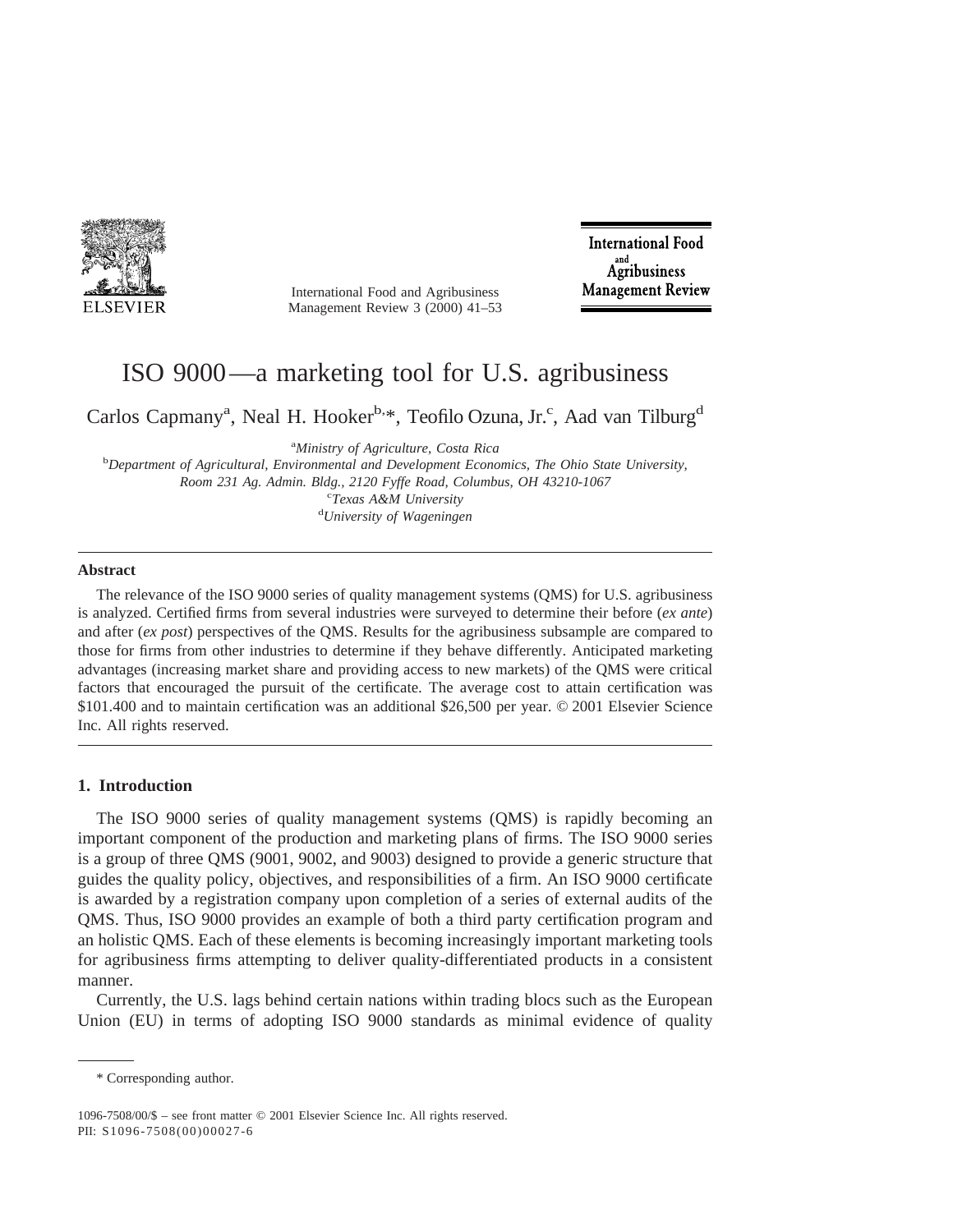management. Similarly, agribusiness firms, in the U.S., and elsewhere, have been slow to become ISO 9000 certified. In this study ISO 9000 certified U.S. firms are investigated to ascertain their level of satisfaction with the QMS, reasons for attaining certification, and perceptions of the impact ISO 9000 has had on firm performance, and marketing relationships with customers and suppliers.

Concerns over the applicability of ISO 9000 QMS to U.S. agribusinesses, uncertainty over the costs and benefits of the series, and the interaction of this particular third party certification process with other sets of controls [e.g., those targeting food safety attributes such as Hazard Analysis Critical Control Point (HACCP)-based QMS] have all been raised. This paper provides early evidence of the impacts of ISO 9000 QMS thereby addressing these concerns.

# **2. Background**

ISO 9000 developed out of the British BS 5750 quality standards, being adapted for wider use in 1987 with the publication of its first edition. The series is managed by the International Organization for Standardization, a nongovernmental body made up of national standard setting bodies from some 133 countries. It attempts to harmonize voluntary industrial standards to facilitate international trade. However, the member bodies need not be and often are not government agencies. The U.S., for example, is represented by the American National Standards Institute and not the National Institute of Standards and Technology, the standard setting division of the U.S. Department of Commerce (Hooker and Caswell, 1999).

Certification to a particular ISO 9000 standard (either 9001, 9002, or 9003 with progressively narrower requirements) demonstrates a firms' quality planing, control, assurance, and improvement systems conform to an internationally agreed format. The ISO 9000 framework is built on twenty clauses or requirements, broad areas that impact all these areas of quality management (see Table 1). ISO 9001 is the most complete option covering all 20 clauses. ISO 9002 excludes 4.4 (design control) and is thus considered best suited to food processing facilities without research and development divisions. ISO 9003 is the least restrictive system, intended for operations that demonstrate conformance only via final inspection and testing and is recommended for commodity suppliers.

Research relating to agribusiness and ISO 9000 certification is very limited. For example, Bredahl, Holleran, and Zaibet (1994) provide a descriptive analysis of ISO 9000 in the U.K. food sector. Holleran and Bredahl (1997) found that in the U.K. the standard tended to be adopted in areas of the food sector where transaction costs were high (e.g., the soft drink and alcohol sectors). Zaibet and Bredahl (1997) suggested that in the U.K. meat sector (1) ISO 9000 certification could soon become a common business practice, (2) the cost of certification did not represent a significant constraint to adoption of the QMS, and (3) cost shifting due to ISO 9000 at the input-supplier level generated gains to both beef producers and consumers.

## **3. Data collection**

The target population for the study consisted of ISO 9000 certified firms in the United States. A list of these certified firms was obtained from a well-established ISO 9000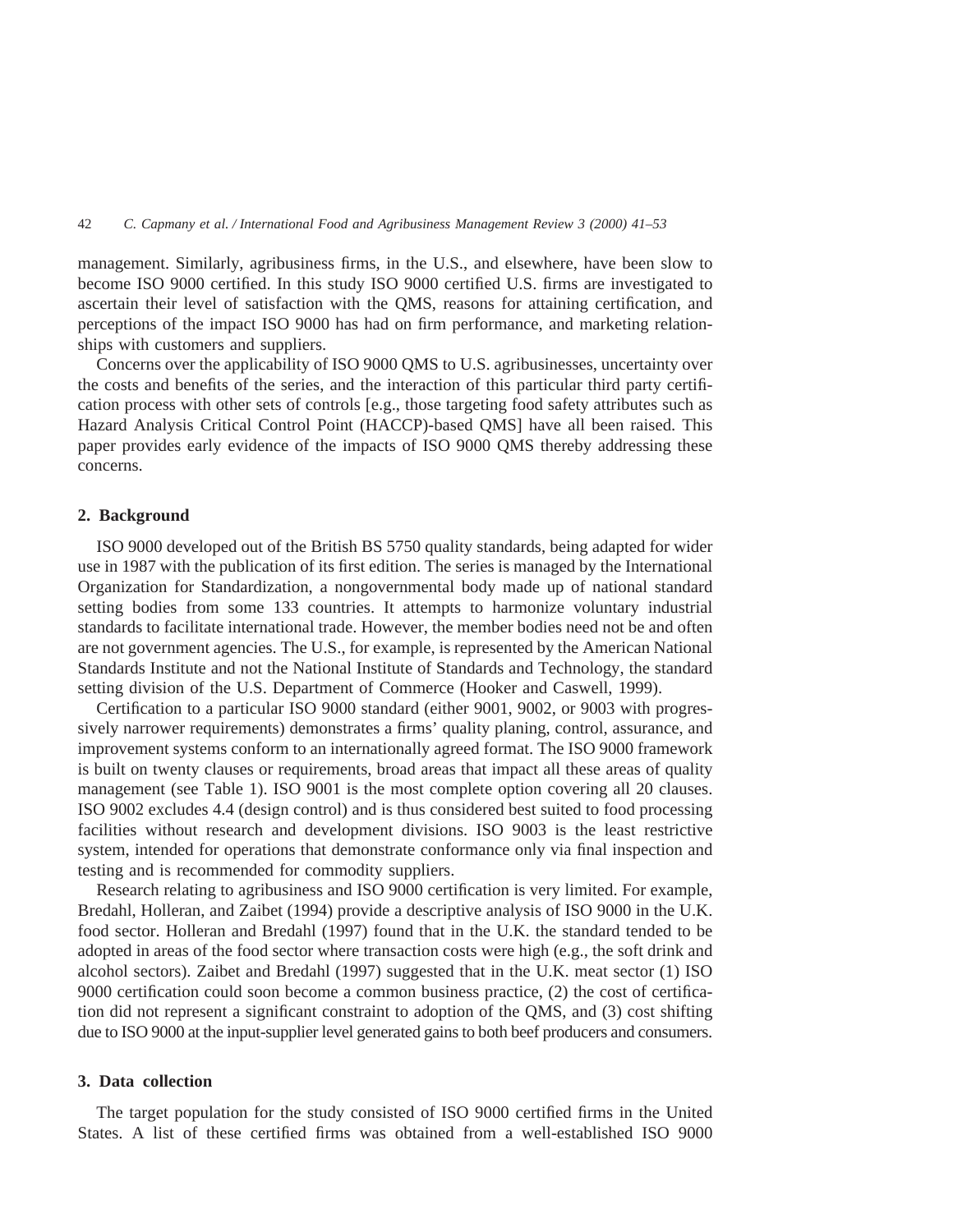Table 1 ISO 9001 requirements

| Clause       | Title and description                                                                                                                                                                                                                                                                                                                                                                                                                                                                                                                                                                                                                                                                           |
|--------------|-------------------------------------------------------------------------------------------------------------------------------------------------------------------------------------------------------------------------------------------------------------------------------------------------------------------------------------------------------------------------------------------------------------------------------------------------------------------------------------------------------------------------------------------------------------------------------------------------------------------------------------------------------------------------------------------------|
| 4.1          | Management responsibility: Defines the firm's quality policy, organization, and<br>management review. This step ties that part of management with 'executive                                                                                                                                                                                                                                                                                                                                                                                                                                                                                                                                    |
| 4.2          | responsibility' to the quality system.<br>Quality system: Defined as the combination of organizational structure, procedures,<br>process and resources, the quality system must be fully documented and maintained<br>to meet all 'specified requirements'. This step involves the preparation of a quality                                                                                                                                                                                                                                                                                                                                                                                     |
| 4.3          | manual.<br>Contract review: Addresses the capabilities of the firm to meet its contractual                                                                                                                                                                                                                                                                                                                                                                                                                                                                                                                                                                                                      |
| 4.4          | requirements.<br>Design control: Reviews the design of the product to ensure that all specified<br>requirements can be met. This step follows each stage of the process through design                                                                                                                                                                                                                                                                                                                                                                                                                                                                                                          |
| 4.5          | review, verification, validation, and changes.<br>Document and data control: Linking with other clauses, this is the commitment the<br>firm makes to maintain all documents and data and guarantee these records reflect                                                                                                                                                                                                                                                                                                                                                                                                                                                                        |
| 4.6          | up-to-date practices.<br>Purchasing: Sets-up checks that all products purchased from subcontractors<br>conform to their specified requirements.                                                                                                                                                                                                                                                                                                                                                                                                                                                                                                                                                 |
| 4.7          | Control of customer-supplied product: Firms that incorporate customer-supplied<br>ingredients or packaging materials into their end-products should establish and<br>maintain documented procedures for the verification, storage, and maintenance of                                                                                                                                                                                                                                                                                                                                                                                                                                           |
| 4.8          | products.<br>Product identification and traceability: A system that follows the product through<br>each stage of production, delivery, and installation should be implemented. This                                                                                                                                                                                                                                                                                                                                                                                                                                                                                                             |
| 4.9          | 'trace-back' capability is essential for product recalls.<br>Process control: That all aspects of the production process (e.g., buildings, plant,<br>equipment, personnel, etc.) must be carried out under controlled conditions. Further<br>"where the results of processes cannot be fully verified by subsequent inspection<br>and testing of the product and where, for example, processing deficiencies may<br>become apparent only after the product is in use, the processes shall be carried out<br>by qualified operators and/or shall require continuous monitoring and control of<br>process parameters to ensure that the specified requirements are met (ISO 9001<br>1994, p. 6)." |
| 4.10         | Inspection and testing: Procedures to verify that the specific requirements of the<br>inputs, intermediate, and final product are being met should be initiated.                                                                                                                                                                                                                                                                                                                                                                                                                                                                                                                                |
| 4.11         | Control of inspection, measuring, and test equipment: Those instruments required to<br>comply with 4.10 should be periodically calibrated.                                                                                                                                                                                                                                                                                                                                                                                                                                                                                                                                                      |
| 4.12         | Inspection and test status: Some system of identification of the product that<br>indicates if it is in compliance with the tests performed must be in place.                                                                                                                                                                                                                                                                                                                                                                                                                                                                                                                                    |
| 4.13         | Control of nonconforming product: This is then followed-up with an assurance that<br>nonconforming product is not inadvertently used (such may be reworked and then                                                                                                                                                                                                                                                                                                                                                                                                                                                                                                                             |
| 4.14         | reinspected depending upon the details of the quality system).<br>Corrective and preventative action: There must be an effective system that<br>implements both corrective and preventative action when required.                                                                                                                                                                                                                                                                                                                                                                                                                                                                               |
| 4.15         | Handling, storage, packaging, preservation, and delivery: The quality of the<br>product should be maintained during the post-production stages.                                                                                                                                                                                                                                                                                                                                                                                                                                                                                                                                                 |
| 4.16<br>4.17 | Control of quality records: All quality records should be readily available.<br>Internal quality audits: The quality system should undergo periodic internal reviews<br>to determine its effectiveness.                                                                                                                                                                                                                                                                                                                                                                                                                                                                                         |

*(continued on next page)*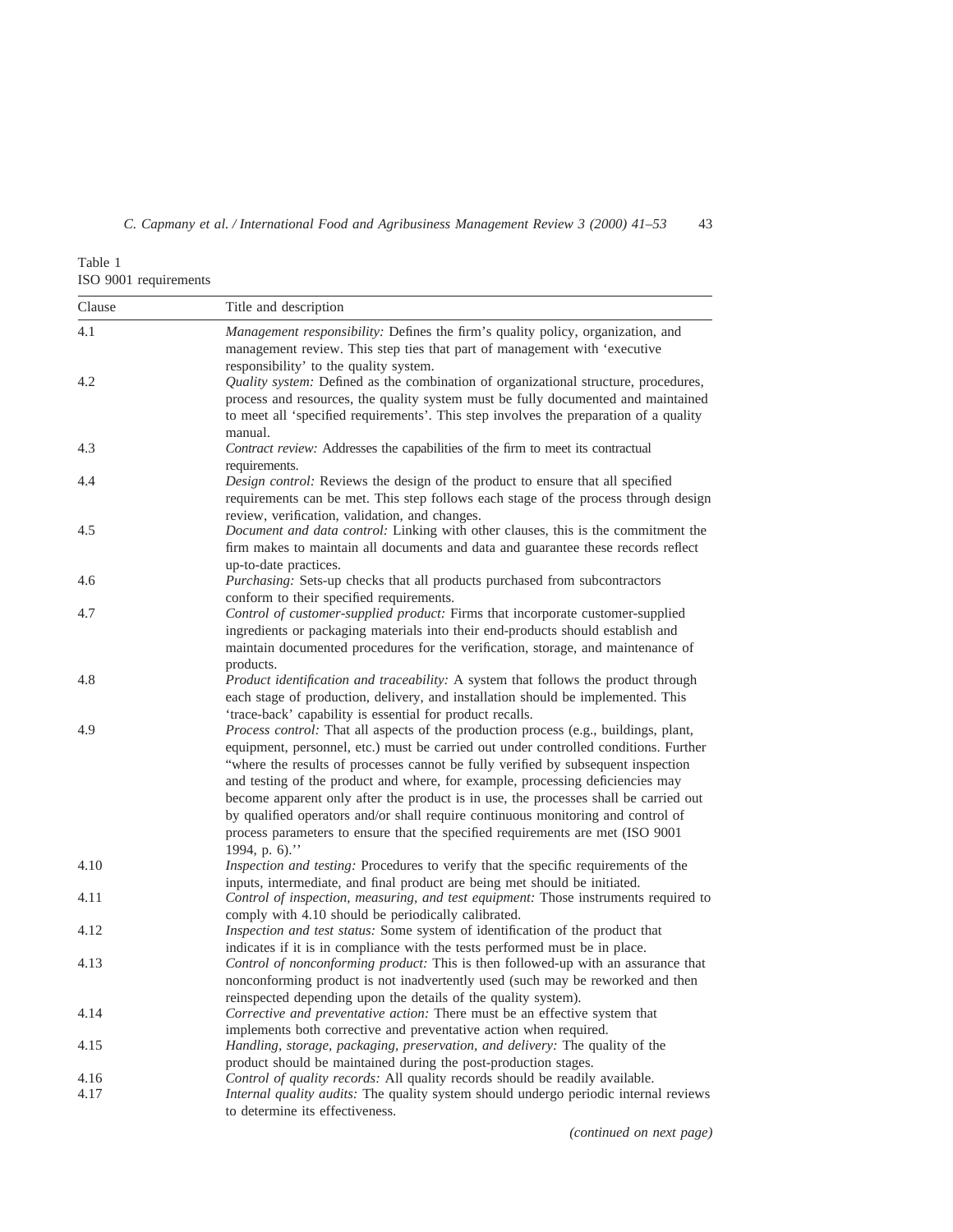| Clause | Title and description                                                                         |
|--------|-----------------------------------------------------------------------------------------------|
| 4.18   | <i>Training:</i> Training needs should be identified and addressed to ensure qualified        |
|        | personnel are performing those activities that affect the quality of the product.             |
| 4.19   | <i>Servicing:</i> Although unlikely to be appropriate for the agri-food industry, provisions  |
|        | for compliance with any after sales servering requirements are included.                      |
| 4.20   | <i>Statistical techniques:</i> When statistical techniques are required to establish, control |
|        | or verify the process capability or product attributes they should be documented.             |

Table 1 *(continued)*

Source: ISO (1996).

registration company. This list contained the name, address, and telephone number of 640 ISO 9000 certified firms. Cost considerations precluded surveying all firms. Alternatively, a systematic survey design was used to select a sample of 325 firms. Each firm was contacted by telephone, briefed with respect to the purpose of the survey, and asked if they would be willing to participate. If willing, the firm was (depending on their preference) sent a questionnaire by mail or fax. Firms were given 3 weeks to reply. Those that had not returned the survey within the allotted time were sent a reminder via fax or telephone. Due to cost considerations it was not possible to perform any follow up analysis on questionnaire nonresponses.

The survey instrument was developed after a comprehensive review of the literature, including questionnaires that had been used to determine the impacts of ISO 9000 and ISO 14000 (a series of environmental management systems). The instrument was screened for technical accuracy, clarity, and natural flow of the order of questions. The final instrument included 48 questions divided into five sections; (1) ISO 9000 certification status, (2) ISO 9000 and firm performance, (3) ISO 9000 and trade, (4) ISO 14000 certification status, and (5) firm profile.

From the 325 firms that agreed to participate in the survey, 197 completed questionnaires were returned, yielding a response rate of 61%. Missing or invalid information led to the deletion of 8 questionnaires and an overall response rate of 58%. The firms represented various segments of the supply chain with a diverse range of organizational structures and firm sizes. The 197 completed questionnaires were divided into responses coming from a broadly defined group of 'agribusiness' firms and firms in other industries. This process lead to an agribusiness subsample of 11 completed questionnaires. These agribusiness firms include equipment and input supply companies predominantly associated with food production and processing clients, manufacturers and processors of food ingredients and value added corn, dairy and vegetable products, as well as nutritional supplements.

## **4. Findings related to the agribusiness industry**

# *4.1. Profiles of agribusiness firms*

The nature of the agribusiness goods was divided over the following categories; 3 of the respondents viewed their products as consumer goods, 9 as manufactured goods, and 1 as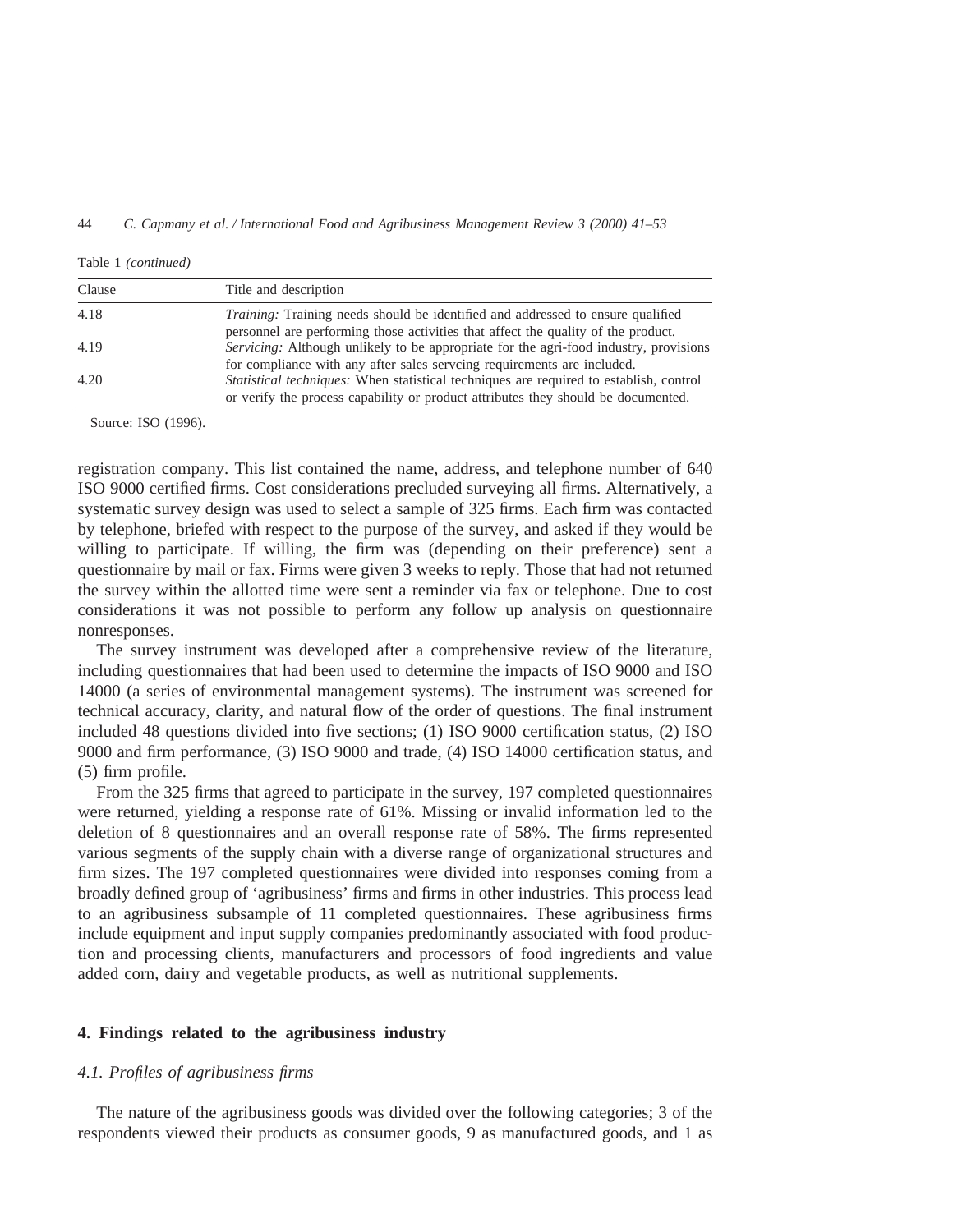some other type (the percentages sum up to more than 100 due to double counting). Further, 2 of the respondents reported their products as inputs, 4 as intermediate goods, and 5 as final products. It was also reported that 3 perceived their customers as being of medium size and 8 thought their customers were large within the industry. None of the respondents thought their customers were small. The fact that a majority of the certified agribusiness firms seem to be catering to larger customers may help explain part of the motivation of these U.S.-based suppliers to pursue the ISO 9000 QMS. Larger companies, especially food retailers in Europe (the agribusiness firms' direct customers) are encouraging their suppliers to seek ISO certification to help economize on their external (i.e., input-based) audit costs. ISO 9000 certification provides evidence of the QMS in place allowing large companies (i.e., customers) to assume that their product specifications will be met, and thereby minimizing the cost of internal and external audits.

#### *4.2. Certification status*

Only 4 of the agribusiness firms were certified to ISO 9001 and 7 to ISO 9002. This result may be explained by the lack of research or design components in the production processes of these latter plants. Similar results were found for the U.K. (Holleran and Bredahl, 1997). The average time for agribusiness firms to reach certification was 18 months. On average agribusiness firms had been certified for 31.5 months.

Regarding the organizational structure of the firms, 7 of the respondents stated that their firm was affiliated with a parent company, with 6 of these 7 firms having affiliates that were also certified to the ISO 9000 series. This result may be expected because the initiative to develop QMS such as ISO 9000 certification, which is plant based, often comes from a central office. Indeed such involvement of top management is stressed as a crucial part of the certification process. The decision to seek certification has to be backed up with allocated resources from the highest levels of management for the process to be a success (Wenmoth and Dobbin, 1994; Ho, 1994). In the case of those agribusiness firms surveyed, the decision to become certified was generated internally (within the firm) in all cases, although 6 firms stated that external forces like customer requirements also played a role in the decision.

#### *4.3. ISO 9000 costs and benefits*

The balance between the costs and benefits of ISO 9000 certification is one of the most uncertain aspects of the QMS. The average cost (per plant) of becoming certified was \$101,400 with the maintenance of the certification status costing \$26,500 per year (these cost values are the means for 5 of the agribusiness plants that reported dollar amounts). These costs are actually lower than those reported by the other firms (\$146,800 for attaining and \$32,400 to maintain). When asked to compare the costs versus the benefits, 9 of the respondents regarded the costs of becoming certified as low or moderate whereas only 2 regarded them as excessive. In the same manner, all respondents thought that the costs of maintaining certification were low or moderate and none regarded these costs as excessive.

To measure if the respondents attached any implicit value to the ISO 9000 certificate, the participants were asked if they were using their ISO 9000 status to promote their firm in any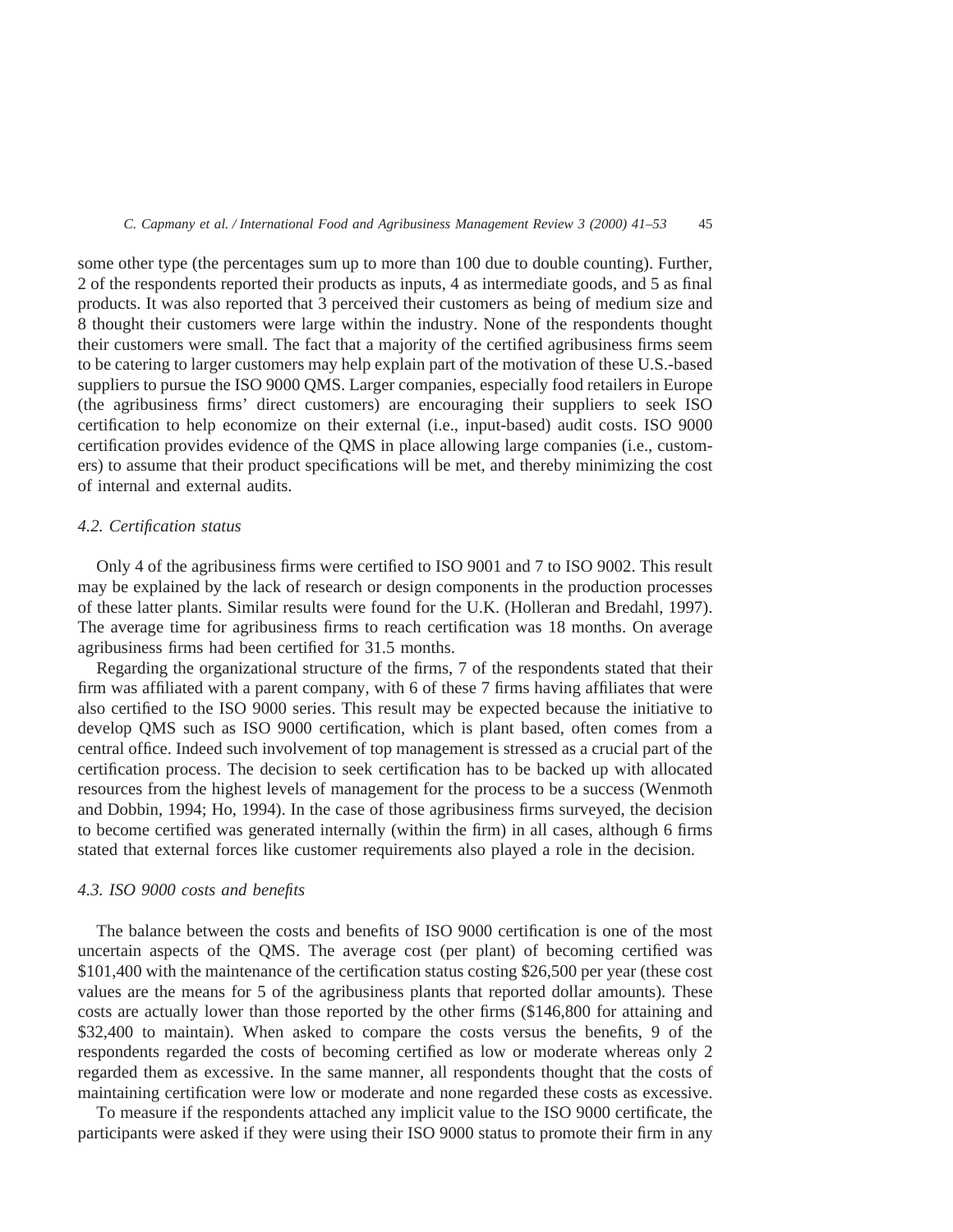way. Out of the total, 8 agreed that they were. Among others, the most common ways of using this status included printing the ISO logo on the firm's letterhead and brochures, and in the firm's presentations.

The ISO series of standards can have an impact on several areas of a firm's everyday activities. Because of this, the respondents were asked to rank the impact of ISO certification on the overall performance of the firm. They were given a scale from 1 (very bad) to 6 (very good). The average score given by the respondents was 4.5 with no response lower than 3. This suggests that there is a reasonably high level of satisfaction with ISO certification among these agribusiness firms. In this way any costs accrued during the ISO 9000 certification process and its maintenance seem to be offset by the benefits.

## *4.4. ISO certification and its effects on trade*

The international marketing aspects of ISO 9000 certification have been regarded as one of the most important reasons to seek certification. This fact is demonstrated by the export focus of the agribusiness firms with 10 selling their goods abroad. Because an 'encouragement' to attain, and sometimes even a requirement of, ISO 9000 certification of their suppliers is stronger among European customers (e.g., wholesale importers), as compared to their North American counterparts, it was anticipated that such an export orientation would be common in the subsample. Indeed, the main destination for these exported goods was Europe with 7 of the firms trading with that continent. Asian and Latin American countries were also mentioned. When asked about exports after certification, 5 of the respondents stated their export levels remained the same whereas 3 said they increased. These figures could be indicative of the necessity of some firms to obtain certification simply to maintain their European customers.

The respondents were asked if they thought that more European importers were going to demand their suppliers abroad be ISO 9000 certified in the future. All of the respondents agreed. Furthermore, the survey asked if the ISO 9000 series was likely to become common practice to access the European market, and 9 thought this to be the case. It is clear from these results that the European trade bloc and its adherence to the ISO 9000 series has had an influence on its adoption by U.S. agribusiness firms.

## *4.5. Perceptions of the certificate*

The perceptions of agribusiness firms regarding the future of the ISO 9000 series were also surveyed. 7 of the participants felt that there was a trend among the agribusiness industry towards becoming certified. Interestingly, 7 stated that ISO certification was going to loose its competitive advantage in the future due to general compliance, whereas 8 stated that the ISO series was going to become a minimal standard for the industry in the future. However, only 4 thought that ISO certification was going to become obsolete due to the emergence of other QMS. From these results it can be inferred that most of the competitive advantage gains that encourage many firms to seek certification will diminish as time passes. Early adopters therefore have much to gain. Further, to maintain a competitive advantage, innovators in the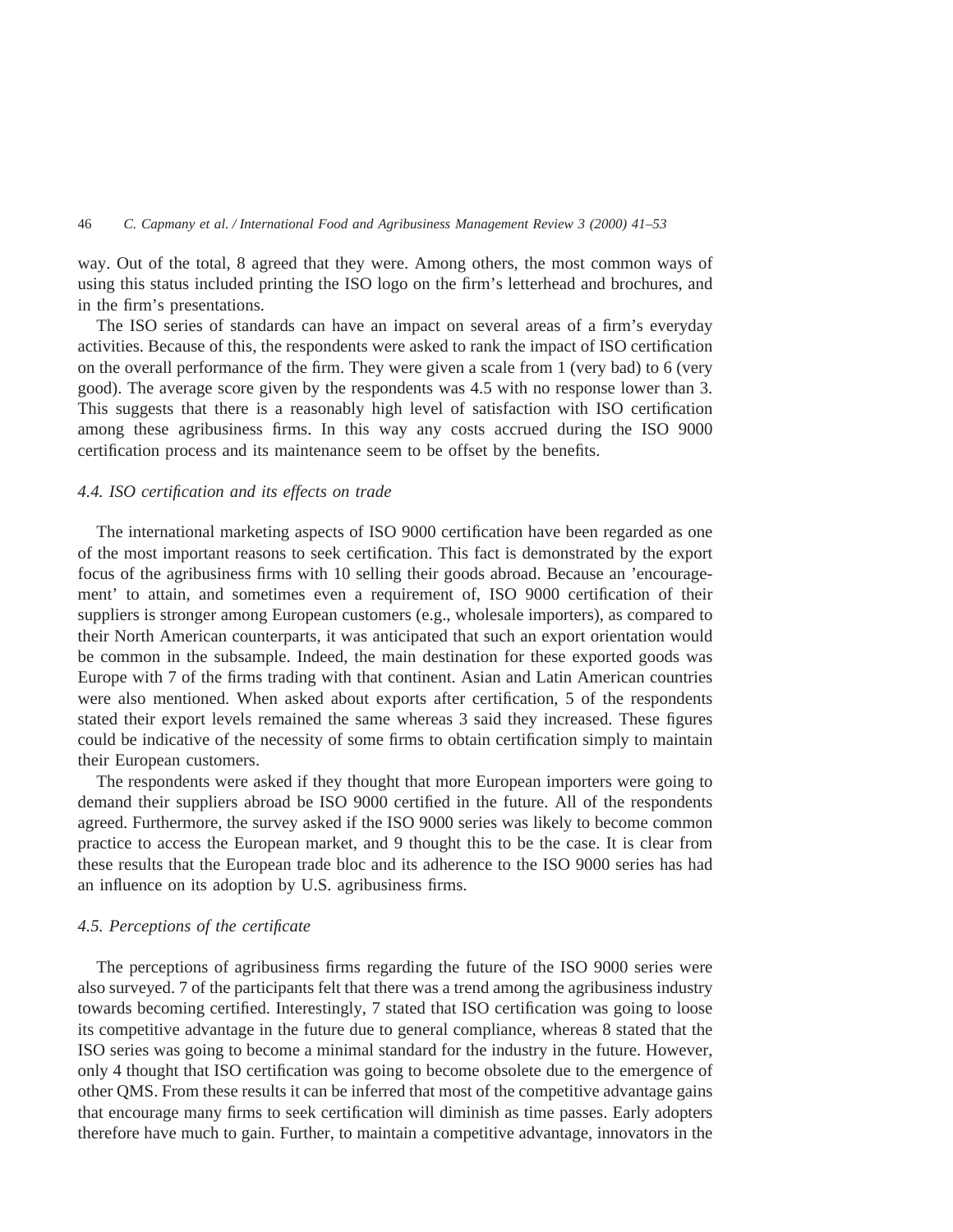| Elements of Comparison                     | Agribusiness |           | Other Industries |       | $t$ -test <sup>a</sup> | $M-W-W^b$  |
|--------------------------------------------|--------------|-----------|------------------|-------|------------------------|------------|
|                                            | Mean         | <b>SD</b> | Mean             | SD    | $p$ -value             | $p$ -value |
| To comply with regulatory requirement      | 0.182        | 0.405     | 0.343            | 0.629 | 0.240                  | 0.504      |
| To reduce the firm's liability             | 0.364        | 0.505     | 0.242            | 0.502 | 0.452                  | 0.267      |
| Provides a marketing/competitive advantage | 1.636        | 0.674     | 1.522            | 0.613 | 0.596                  | 0.436      |
| Reduction of costs                         | 1.273        | 0.647     | 1.017            | 0.685 | 0.230                  | 0.230      |
| Customer requirement                       | 1.000        | 0.775     | 1.270            | 0.748 | 0.285                  | 0.240      |
| Supplier requirement                       | 0.182        | 0.405     | 0.303            | 0.571 | 0.365                  | 0.577      |
| Makes firm more profitable                 | 1.091        | 0.539     | 1.101            | 0.752 | 0.954                  | 0.896      |
| Increases the firm's market share          | 1.364        | 0.674     | 1.208            | 0.726 | 0.474                  | 0.513      |
| Turns firm into a leader among competitors | 1.545        | 0.522     | 1.652            | 0.584 | 0.528                  | 0.345      |
| Provides access to other markets           | 1.455        | 0.522     | 1.275            | 0.765 | 0.304                  | 0.579      |

| Comparison of arguments for seeking ISO 9000 certification |  |  |  |  |  |  |  |
|------------------------------------------------------------|--|--|--|--|--|--|--|
|------------------------------------------------------------|--|--|--|--|--|--|--|

Table 2

<sup>a</sup>Un-paired *t*-test (2 tailed) of means (heteroscedastic).

Mann–Whitney–Wilcoxon rank sum test (2 tailed) of medians (adjusted for ties).

Average score: 0 for Not Important, 1 for Somewhat Important, 2 for Very Important.

agribusiness industry may turn to other QMS such as HACCP. For now though it can be said that ISO 9000 certification enhances the image of a firm's product.

### **5. Comparison with other industries**

The responses of the agribusinesses subsample were compared to those of firms in other industries to determine if U.S. agribusinesses are experiencing different impacts after the adoption of ISO 9000 QMS. If similar, the concerns of the agribusiness community over the applicability of the QMS may prove unfounded. Two simple tests comparing the responses were employed with the results reported in Tables 2–5. Each test had a null hypothesis that the samples were drawn from the same population, with the alternative hypothesis being that the samples are drawn from different populations. The first test, is an un-paired two-tailed heteroscedastic *t* test of the means over the various categories considered. The second is a nonparametric statistical technique—the Mann–Whitney–Wilcoxon rank sum test of the medians.<sup>1</sup> The test statistic was adjusted for ties, an issue given the small number of categorical answers available to each survey question. Each of the sets of results is discussed in detail below.

## *5.1. Reasons for seeking certification*

Respondents were queried about the factors considered as they sought ISO 9000 certification (i.e., *ex ante*). Table 2 summarizes the answers. The top reasons for seeking certification were that ISO 9000 would *provide a marketing/competitive advantage, turn the firm into a leader among its competitors, provide access to other markets* and *increase the firm's market share*. Also mentioned were that certification would reduce the firm's costs, make the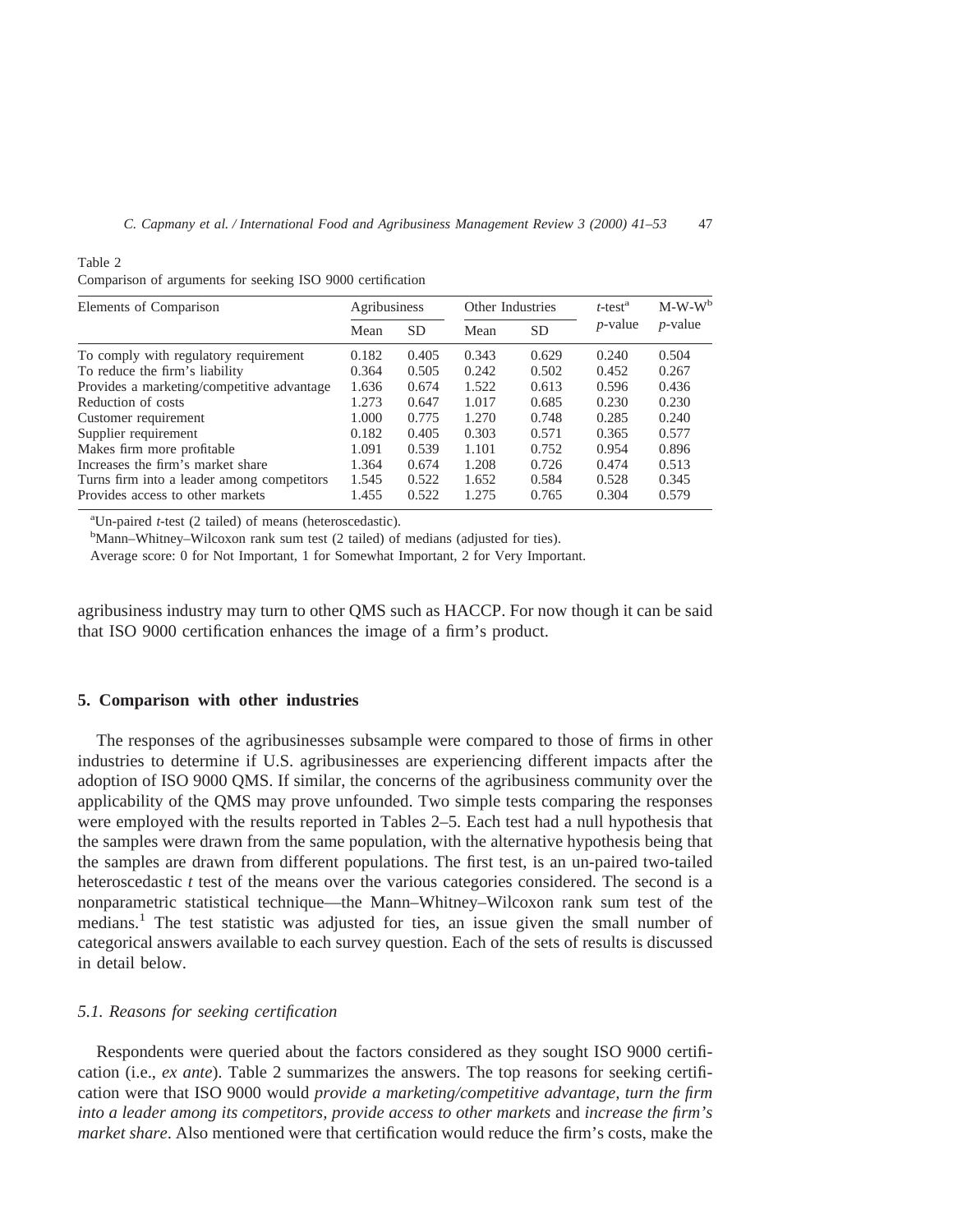| Elements of Comparison                         | Agribusiness |           | Other Industries |           | $t$ -test <sup>a</sup> | $M-M-W^b$  |
|------------------------------------------------|--------------|-----------|------------------|-----------|------------------------|------------|
|                                                | Mean         | <b>SD</b> | Mean             | <b>SD</b> | $p$ -value             | $p$ -value |
| High costs of becoming certified               | 1.000        | 0.632     | 1.180            | 0.673     | 0.381                  | 0.368      |
| High costs of maintaining certification        | 1.000        | 0.775     | 0.989            | 0.672     | 0.963                  | 0.962      |
| Too time consuming                             | 1.455        | 0.522     | 1.292            | 0.676     | 0.345                  | 0.517      |
| Tedious paperwork                              | 1.455        | 0.688     | 1.348            | 0.682     | 0.628                  | 0.608      |
| No clear benefits derived from the certificate | 1.000        | 0.775     | 0.725            | 0.703     | 0.275                  | 0.227      |
| Not needed                                     | 0.545        | 0.522     | 0.506            | 0.666     | 0.813                  | 0.599      |

Table 3

|  |  |  |  | Comparison of arguments made against ISO 9000 before certification |
|--|--|--|--|--------------------------------------------------------------------|
|  |  |  |  |                                                                    |

<sup>a</sup>Un-paired *t*-test (2 tailed) of means (heteroscedastic).

Mann–Whitney–Wilcoxon rank sum test (2 tailed) of medians (adjusted for ties).

Average score: 0 for Not Important, 1 for Somewhat Important, 2 for Very Important.

firm more profitable and was a customer requirement. The data also suggests that the main reasons for both groups (i.e., agribusiness and other industries) are market oriented. Nevertheless, the idea that certification would reduce the firms' costs, suggests that firms also expected other benefits, aside from an enhanced market position. More importantly no statistical difference was found between the means or medians of the two groups of firms.

The primary reason, stated by the agribusiness subsample, for seeking certification was that ISO was expected to *provide a marketing/competitive advantage* whereas firms in the other industries stressed that ISO was expected to *turn the firm in to a leader among its competitors*. These results suggest that for agribusiness firms the market-oriented benefits of the certificate are still the main incentive to seek certification whereas for the other firms these marketing benefits are but a component of the overall benefits expected.

# *5.2. Arguments made against ISO 9000 before seeking certification*

As can be seen in Table 3, the primary arguments made against ISO before seeking certification were that the process *was too time consuming* and that it involved *tedious paper work*. This is to be expected because the QMS is highly document-based. The least important argument mentioned by both groups were that certification was *not needed*. This result is indicative that both groups of firms perceived the certificate as a necessity further nonagribusiness firms had reasonably clear expected benefits of the certificate. This may indicate a trend towards more informed decision making by the firms. Though ISO 9000 in general, and certainly in the U.S., is still a relatively new QMS, information about the systems' advantages and downfalls is becoming available. Regardless, there is a stronger ranking for the argument (no clear benefits) by agribusiness firms suggesting that information is not as clear for this industry. As the number of certified companies in a specific industry increases, the benefits and costs of the QMS become clearer to other companies that have not yet implemented the standard. More informed decisions can then be made by firms that are considering certification.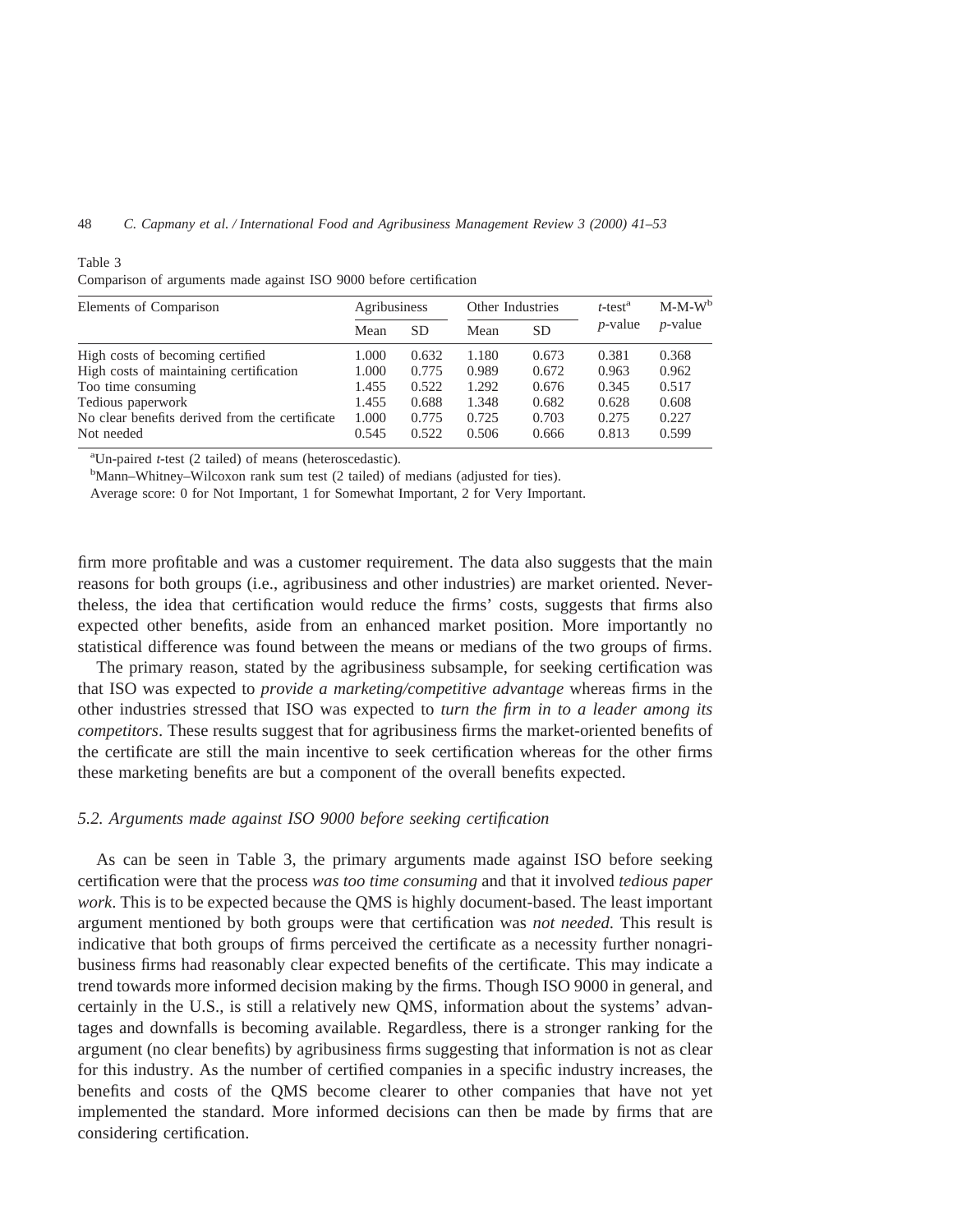| Elements of Comparison      | Agribusiness |       | Other Industries |           | $t$ -test <sup>a</sup> | $M-M-W^b$  |
|-----------------------------|--------------|-------|------------------|-----------|------------------------|------------|
|                             | Mean         | SD.   | Mean             | <b>SD</b> | $p$ -value             | $p$ -value |
| Costs                       | $-0.091$     | 1.044 | $-0.011$         | 1.033     | 0.811                  | 0.790      |
| <b>Sales</b>                | 0.909        | 0.701 | 0.854            | 0.782     | 0.806                  | 0.840      |
| Market share                | 0.818        | 0.603 | 0.635            | 0.702     | 0.352                  | 0.366      |
| Profits                     | 0.636        | 0.809 | 0.601            | 0.784     | 0.891                  | 0.804      |
| Managerial requirement      | 0.818        | 0.603 | 0.872            | 0.738     | 0.782                  | 0.737      |
| Product traceability        | 1.000        | 0.632 | 0.915            | 0.804     | 0.679                  | 0.684      |
| Customer satisfaction       | 1.000        | 0.447 | 1.006            | 0.733     | 0.970                  | 0.930      |
| Production non-conformities | $-0.545$     | 1.036 | $-0.348$         | 1.126     | 0.553                  | 0.509      |
| Waste                       | $-0.636$     | 0.809 | $-0.539$         | 0.903     | 0.708                  | 0.702      |
| Information quality         | 0.909        | 1.300 | 1.152            | 0.724     | 0.553                  | 0.802      |
| Firm's image                | 0.727        | 1.009 | 1.219            | 0.657     | 0.140                  | $0.088*$   |
| Product's image             | 0.636        | 0.505 | 0.904            | 0.726     | 0.121                  | 0.242      |

Table 4

Comparison of firm's production process components after ISO 9000 certification

<sup>a</sup>Un-paired *t*-test (2 tailed) of means (heteroscedastic).

 $\mathrm{Mann-Whitney-Wilcoxon}$  rank sum test (2 tailed) of medians (adjusted for ties).

\*Statistically significant at the 10% level.

Average score:  $-2$  for Large Decrease,  $-1$  for Small Decrease, 0 for No Change, 1 for Small Increase, 2 for Large Increase.

## *5.3. Changes in firms' performance components after becoming ISO 9000 certified*

Table 4 summarizes the changes that firms experienced after they obtained ISO 9000 certification (i.e., *ex post*). Even though these changes could have been influenced by other factors besides the certification process, they can be indicative of the effect of ISO 9000 on the firm's performance. The changes were measured in increases or decreases in the given categories using a balanced Lickert scale. The top changes for agribusiness and the other industries were computed as increases in the categories of *customer satisfaction*, *product traceability*, *information quality*, and *sales*. These are interesting results due to the fact that some of these same categories were not perceived as important reasons to seek certification in the first place. For example, *customer requirement*, was ranked sixth in the section addressing reasons to seek certification. Nevertheless, after the certificate was in place, the respondents ranked *customer satisfaction* as the category experiencing the biggest increase. This result is indicative of the fact that certified firms experienced an unexpected benefit from ISO 9000 in the form of increased customer satisfaction. This last finding contradicts earlier results found by Terziovski (1995). Regarding the increase in *information quality*, it can be said that this is an expected outcome of certification due to the fact that the ISO standard is so oriented towards documentation. It is therefore logical to assume that the quality of information available can only increase after implementing the standard. Regarding the increase in *sales*, the fact that the marketing aspects of the QMS were viewed as major reasons to seek certification would seem to indicate that the expectation of an enhanced market position due to ISO 9000 was well predicted.

The smallest changes in the firms' performance components experienced *ex post* were decreases in the areas of *costs, nonconformities,* and *waste* for both groups. This reduction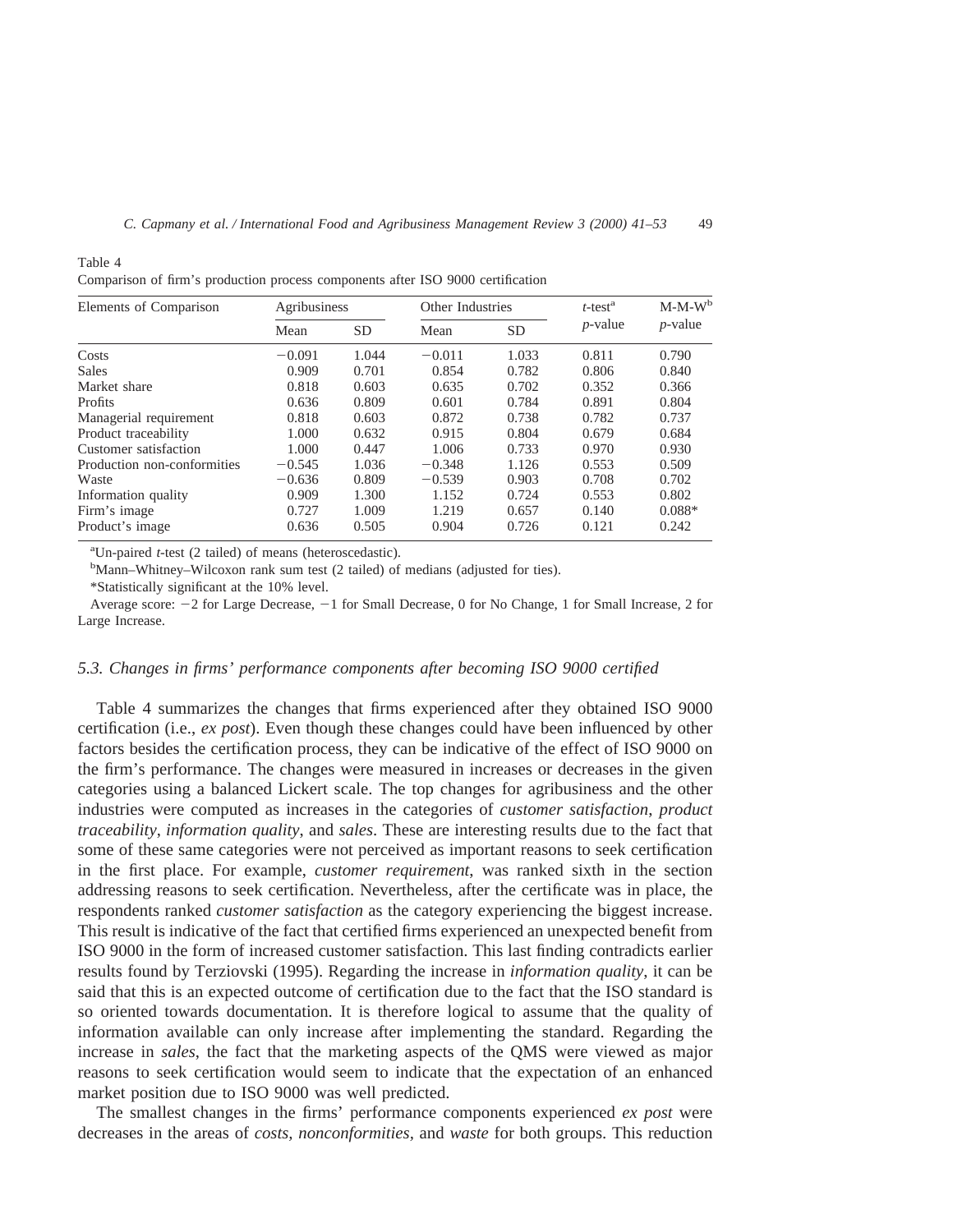50 *C. Capmany et al. / International Food and Agribusiness Management Review 3 (2000) 41–53*

in waste entails a higher level of efficiency for the firms working under the QMS. Similarly, the reduction in nonconformities can be viewed as a component of enhanced efficiency through tighter process control. Regarding the small reduction in costs, it can be said that the costs due to the implementation and maintenance of ISO 9000 certification are offset by a perceived reduction in total costs. Even though the costs of implementing and maintaining the QMS were regarded as significant arguments against ISO 9000, the results suggest that the risk of investing any capital and labor on the certification project, was well taken.

Special attention has to be paid to the way that respondents ranked *Firm's Image*. Both groups reported an increase in this category after certification, but agribusiness firms reported a smaller value. Although the *t* test suggests that there is no statistically significant difference between the means of the two samples (e.g., at the 10% level), the nonparametric test rejects the null that the medians are equal at the 10% level. This suggests that the agribusiness subsample appears to be drawn from a distribution lying to the left of the larger sample. The lower values recorded by the agribusiness sector may be attributed to the fact that many agribusiness goods convey no information to the general public about the system under which the item is produced. 5 of the surveyed agribusiness firms stated that they produced final goods. This in turn means that very little, or no, further processing is required of these goods before reaching the final consumer. A certified firm is not allowed to use the ISO 9000 logo on its products (Jedd, 1993). Because of this, someone buying an "ISO orange" in a supermarket cannot tell the difference between that product and an orange produced by a firm that was not ISO certified. In this way it is logical to assume that firms producing final goods destined for the general public cannot expect, and will not perceive, the company's image of the firm to be enhanced by ISO certification. In this sense ISO differs from an environmental endorsement, certification, or label or green seal that can be displayed on the product's packaging (e.g., dolphin safe canned tuna).

# *5.4. Changes in cost components after becoming ISO 9000 certified*

Because the expense of ISO certification has always been perceived as one of the possible barriers towards implementation, special attention was paid to the different costs areas that could be affected after the QMS was in place. A detailed summary of the most important cost components is presented in Table 5. The biggest cost increases for all firms were in the areas of *audits* and *personnel*. This result is to be expected because the basis of the ISO series is a strong system of internal and external audits along with the documentation of processes. These activities foretell the use of more employee time and resources to complete the audits and address any identified nonconformances. Agribusiness firms reported a greater increase in personnel costs than that reported by firms in other industries. Conversely, the other industries reported greater increments in the costs accrued to audits as compared to agribusiness. This situation could be explained by the fact that agribusiness audits may require more labor, whereas the audits for a conceivably more complex production process observed in non agribusiness firms may require additional sophisticated calibration equipment and less personnel, thereby incurring higher overall costs.

As for the other components measured in Table 5, the biggest decrease in costs was reported in the areas of *waste* and *product rejections*. These two cost components ranked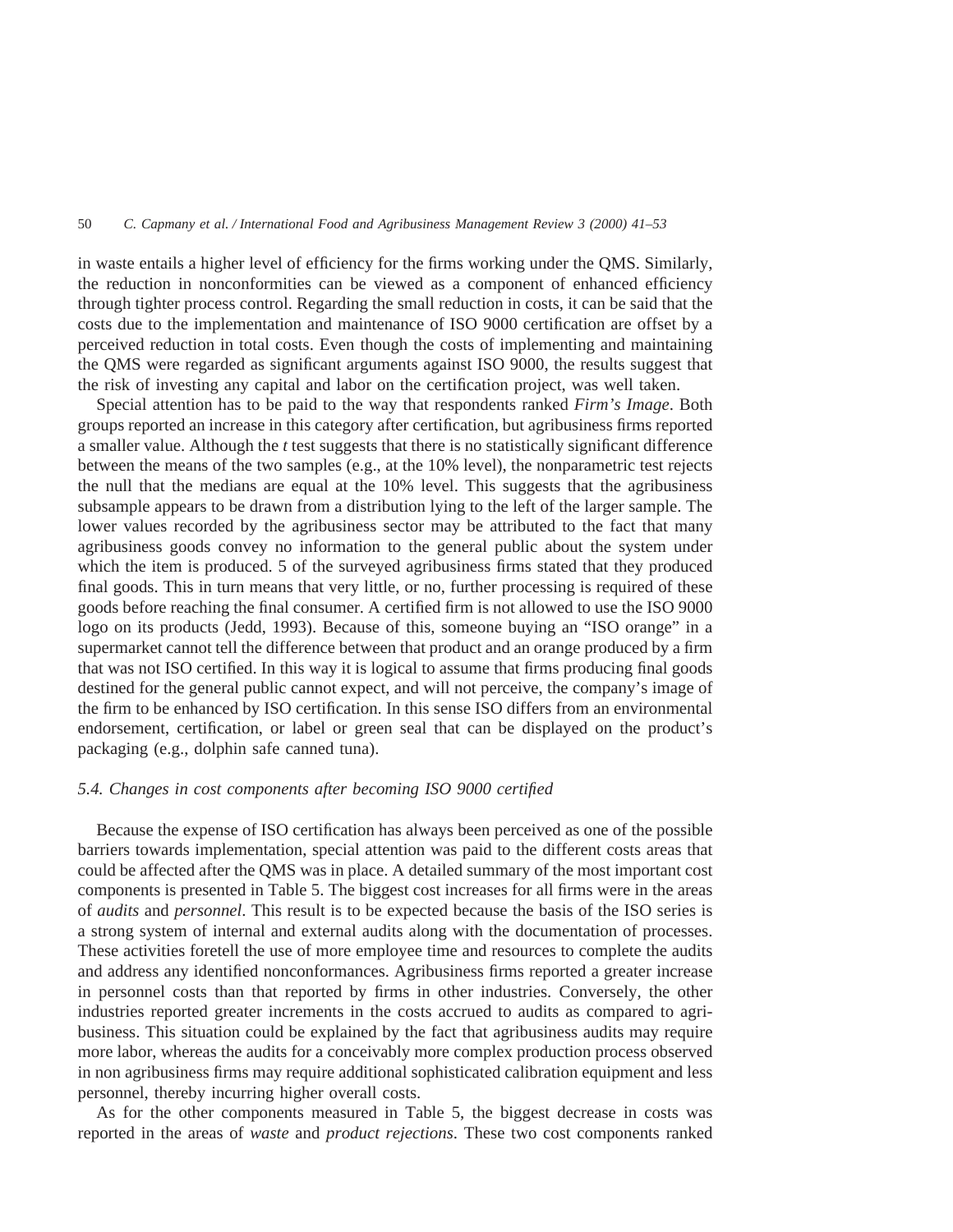| Elements of Comparison             | Agribusiness |           | Other Industries |           | $t$ -test <sup>a</sup> | $M-W-W^b$  |
|------------------------------------|--------------|-----------|------------------|-----------|------------------------|------------|
|                                    | Mean         | <b>SD</b> | Mean             | <b>SD</b> | $p$ -value             | $p$ -value |
| Supplier contracts                 | 0.182        | 0.751     | 0.146            | 0.639     | 0.880                  | 0.906      |
| Logistics                          | 0.091        | 0.701     | 0.230            | 0.609     | 0.532                  | 0.538      |
| Audits                             | 0.727        | 1.348     | 0.938            | 1.090     | 0.621                  | 0.680      |
| Inventory                          | 0.364        | 0.809     | $-0.073$         | 0.666     | 0.107                  | $0.061*$   |
| Personnel (e.g., quality auditors) | 0.818        | 0.603     | 0.596            | 0.676     | 0.262                  | 0.303      |
| Waste                              | $-0.636$     | 0.674     | $-0.537$         | 0.754     | 0.646                  | 0.721      |
| Product rejections                 | $-0.818$     | 0.751     | $-0.534$         | 0.958     | 0.254                  | 0.278      |

Comparison of firm's production process costs components after ISO 9000 certification

<sup>a</sup>Un-paired *t*-test (2 tailed) of means (heteroscedastic).

<sup>b</sup>Mann–Whitney–Wilcoxon rank sum test (2 tailed) of medians (adjusted for ties).

\*Statistically significant at the 10% level.

Table 5

Average score: 22 for Large Decrease, 21 for Small Decrease, 0 for No Change, 1 for Small Increase, 2 for Large Increase.

higher within agribusiness than for other industries indicating greater cost reductions. These results may be explained by the nature of agribusiness goods. In the other industries surveyed products that do not meet specifications may more easily be reworked to reach the required quality. If a radio does not work the distributor can send it back to the manufacturer and after fixing the problem (rework) the item can be reshipped. In the case of final agribusiness products in particular, there is little or no chance to rework goods that do not meet specifications. If the orange is not good enough for sale in a certain supermarket based on, for example, its appearance there is nothing that can be done to that orange to make it reach specifications. Any product that falls into this category is almost certainly lost as waste or at best transferred to another product class (e.g., juice) with lower value adding. In this sense, it is conceivable that a system that provides ways to ensure that a product meets customer's expectations, such as the ISO series, will reduce waste and nonconformities only in an industry where rework can solve the problem.

An interesting outcome of the survey results was the case of *inventory* costs. Agribusiness firms experienced an increase, whereas the firms in other industries experienced a small decrease. Although the *t* test cannot distinguish a statistically significant difference in the means at the 10% level the Mann–Whitney–Wilcoxon test reports the medians are unequal at this level, suggesting different distributions for the two groups of firms. Again the nature of agricultural goods may play a role in explaining this difference. It is expected (and partly demonstrated above) that ISO certification makes a firms' production process more efficient. This implies that inventories can be reduced with goods shipped shortly after production or processing. Under these circumstances one would expect a reduction in the costs of maintaining a smaller inventory. Such is the case for the nonagribusiness firms. However, in the case of agribusiness subsample this behavior is reversed. Due to the perishable nature of many final products of the agribusiness industry, more consistently meeting product specification may also imply that certain inventory control measures have to be implemented. Increased costs due to enhanced refrigeration facilities or measures to avoid mechanical and pathogenic damage should help to explain the differences between the two groups of firms.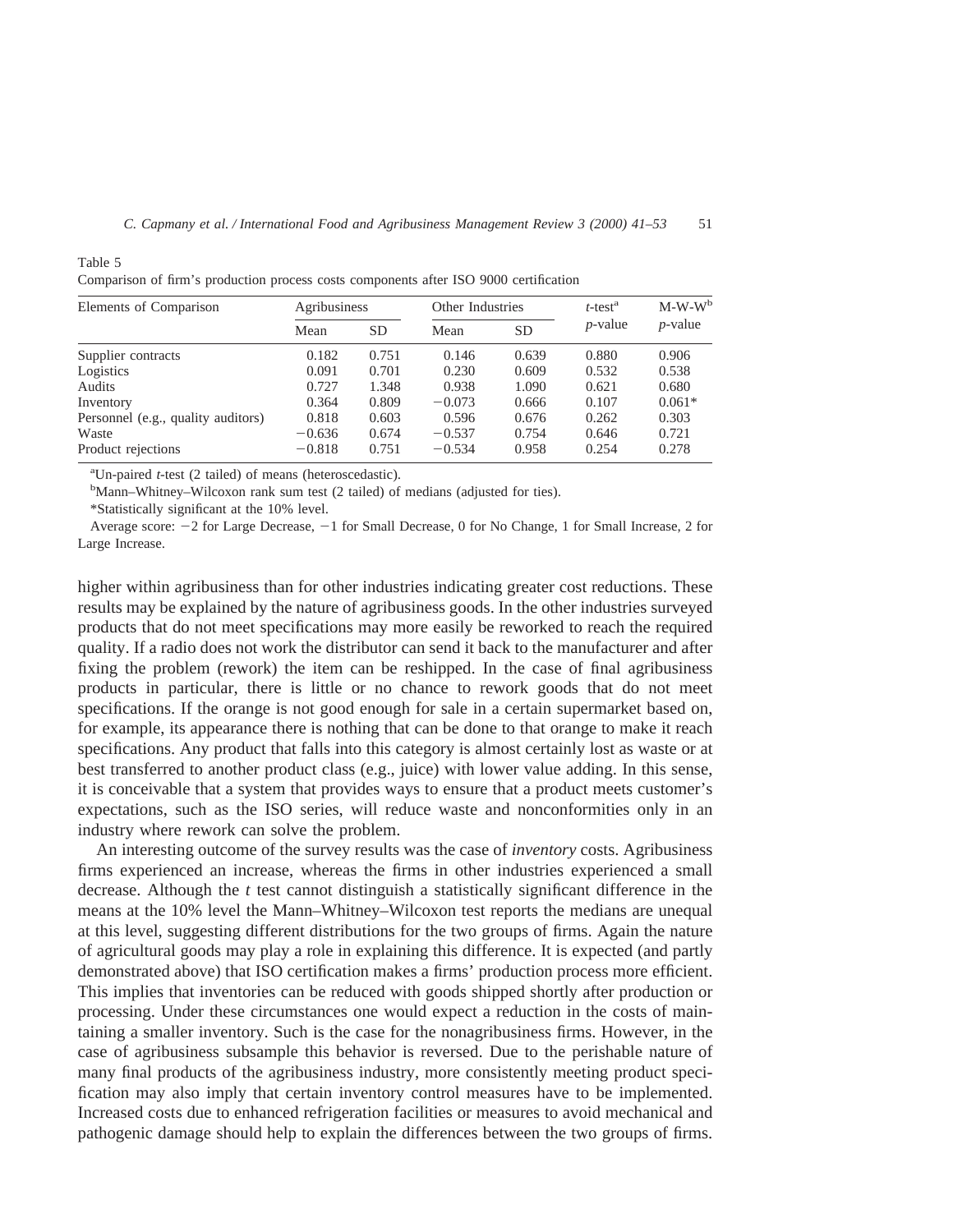This argument is reinforced by the findings that for agribusiness the costs of waste and product rejection experienced a larger decrease than that reported by the other industries. It seems that the higher costs accrued to inventory among agribusiness firms may be due not to increased quantity of inventory but the increased quality of the inventory control system.

# **6. Summary and conclusions**

The results of the study imply that, for all other parameters measured, an agribusiness firm responds to ISO 9000 certification in much the same way as firms in other industries. Results of other studies (i.e., nonagribusiness orientated) may, therefore, be applicable to U.S. agribusiness. Nevertheless, in areas such as firm image, waste, product rejections, and costs of inventory control, the very nature of the agribusiness good may promote important differences and thus must receive special consideration and further analysis.

The results focusing on the relationship between ISO 9000 certification and trade suggest that firms wishing to establish a position in, conserve, or extend their presence in, the European market would be well advised to consider ISO certification. This will allow these firms to maintain a competitive advantage whereas meeting customer requirements. At the same time, additional (nonmarketing) benefits may be derived from the QMS.

The researchers believe that due to the recent embrace of the ISO 9000 series by firms from all industries, the original competitive advantage will eventually diminish as more firms implement the QMS. The next move of the early adopters of ISO 9000 should provide a good idea of what is in store for the agribusiness industry regarding quality management systems. The tendencies of these first movers to consider, adopt, or adapt quality systems based on HACCP principles, ISO 14000, or other third party certification programs should be the focus of future research. Further, certain comments of the survey respondents seem to indicate that 'harmonization' of the services provided by Registrars (the organizations that actually certify a plant's QMS), and hence true standardization of ISO 9000 across nations, is an issue that remains to be fully evaluated.

# **Notes**

1. The authors are indebted to our reviewers who recommended this test due to the unequal sample sizes.

### **Acknowledgments**

This research was conducted whilst author Capmany was a graduate student at the University of Wageningen and visiting the Department of Agricultural Economics at Texas A&M University. This paper is based on a presentation given at the IAMA World Pre-Congress VIII *Building Relationships to Feed the World: Firms, Chains, Blocs*. Punta del Este, Uruguay. June 28-July 2 1998. The authors gratefully acknowledge the thorough efforts of two anonymous reviewers and the editors.